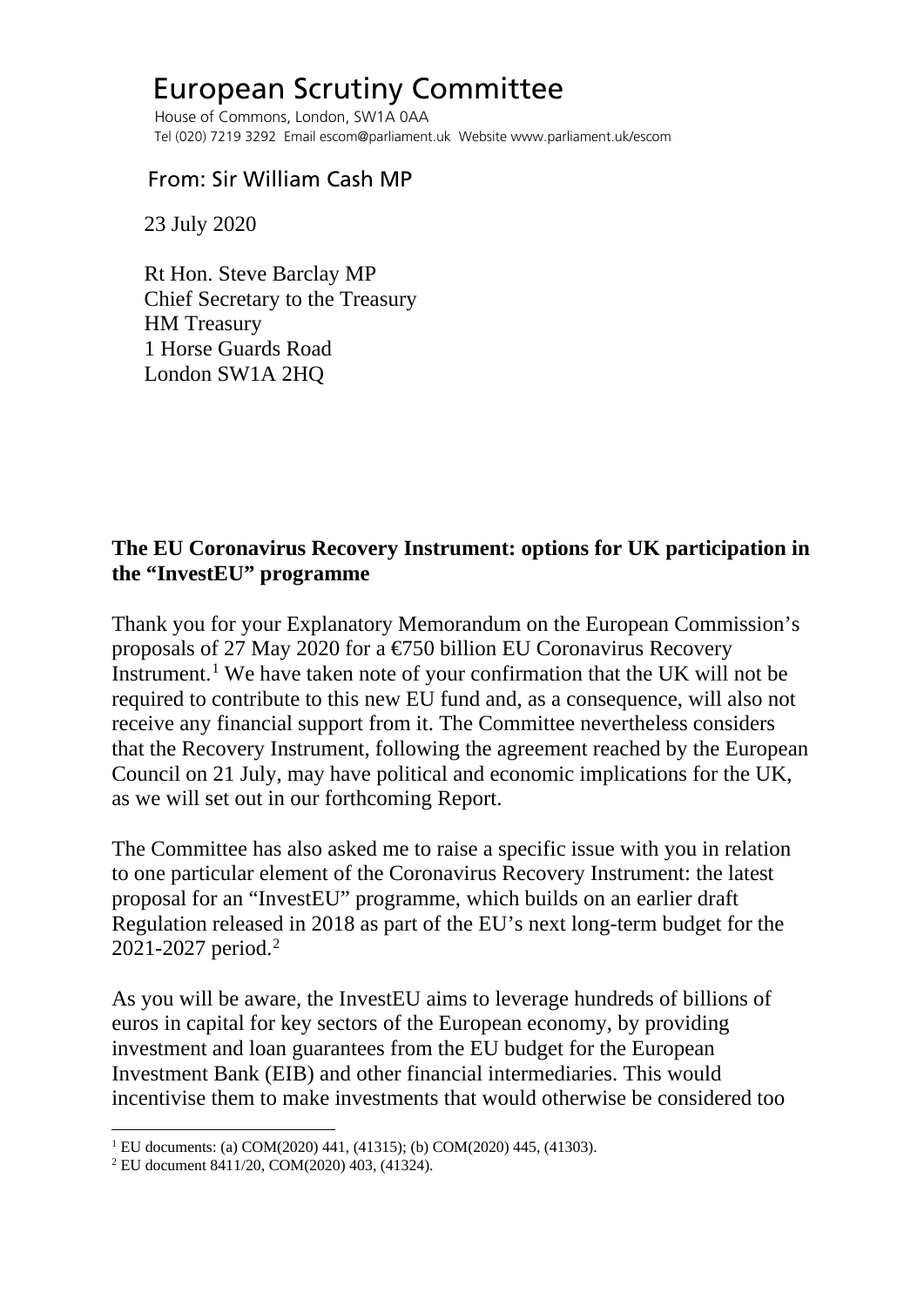risky, especially in the current economic climate. The guarantee, to be provisioned for in a multi-billion euro Guarantee Fund financed by the Recovery Instrument, would be used to increase investment in five "windows": public infrastructure; research and innovation; small businesses; social investment and skills; and – in response to the COVID crisis – a "strategic investment" window for projects in areas such as healthcare, critical infrastructure and security.

Notably, Article 5 of the draft InvestEU Regulation allows non-EU countries to participate in the programme, with the exception of the strategic investment window. This means that, in return for a financial contribution to the Guarantee Fund – of a size to be agreed jointly by both sides – other countries would be eligible for investment from the European Investment Bank under the four aforementioned "windows" of the scheme (whereas the EIB normally invests primarily in EU Member States). The precise link between the size of the contribution and the share of investment a non-EU country could expect to receive under the scheme would be a matter for negotiation.

Despite this theoretical option for UK participation in the "InvestEU" programme, your recent Explanatory Memorandum did not refer to this possibility. [3](#page-1-0) While we take no position on whether participation should be sought, we have inferred that the Government is not actively pursuing involvement in the programme. The reasoning underpinning the Government's decision to that effect – if our inference is correct – is unclear.

In particular, as you yourself told us in your recent letter of 9 June 2020, the Government remains "open to exploring options for a future relationship with the EIB as a non-EU country". Participation in the "InvestEU" programme could provide a basis for this, since the investment it aims to leverage will come primarily from the EIB (subject, of course, to the negotiations between the European Parliament and the Member States on the final design of the scheme). Moreover, one of the focus areas of the scheme is investment in scientific research. Given that the Government is already seeking to secure continued UK participation in the EU's general Framework Programme for Research for the 2021-2027 period ("Horizon Europe"), involvement in InvestEU could potentially build on these existing efforts to strengthen the UK's research links with our European neighbours.<sup>[4](#page-1-1)</sup>

<span id="page-1-0"></span><sup>&</sup>lt;sup>3</sup> In October 2018, the Government told our predecessors that it was "encouraging the Commission and Member States to design future EU programmes in a way that keeps options open for future UK and EU cooperation opportunities" [\(Letter](http://europeanmemoranda.cabinetoffice.gov.uk/files/2018/10/180928_InvestEU_Commons_Response_(003).pdf) from the Rt Hon. Elizabeth Truss MP to Sir William Cash MP, 4 October 2018).

<span id="page-1-1"></span><sup>&</sup>lt;sup>4</sup> We note in this respect that InvestEU will replace the EU's existing "InnovFin Equity" scheme under its current Framework Programme for Research ("Horizon 2020") to leverage investment into research projects, which can be used for investments in non-EU countries that participate in Horizon 2020. The UK is